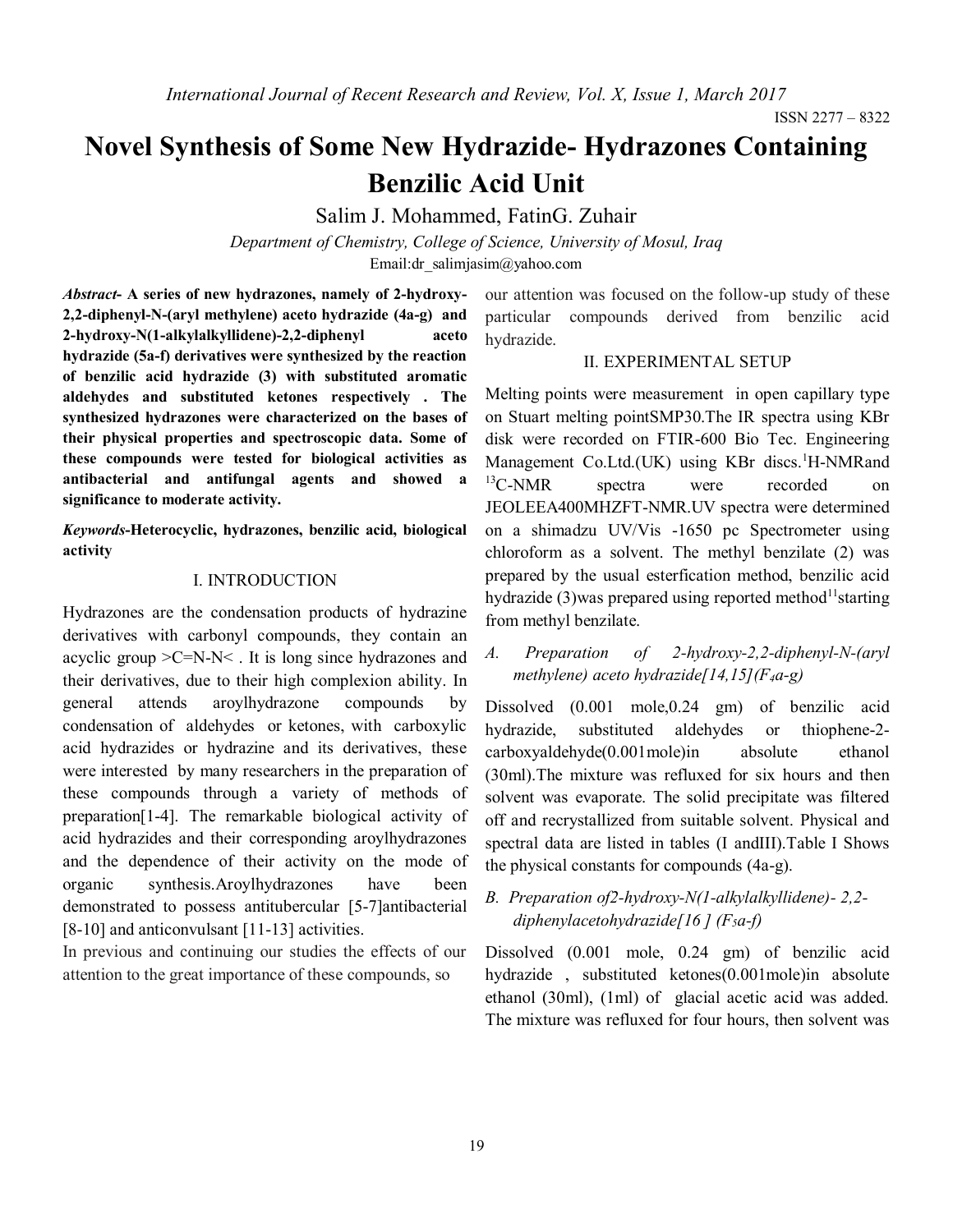evaporate. The mixture was added to crushed ice and stirrer magnetically. The resulting solid was dried, and recrystallized from suitable solvent. Physical and spectral data are listed in (Table II and IV).Table II shows the physical constants for compounds (5a-f).

#### III. RESULTS AND DISSCUSION

In the present work, the synthesis of some substituted hydrazones from benzilic acid hydrazide, thus benzilic acid (1) was converted to methyl benzilate (2) by reaction with methanol. The ester was treated with hydrazine hydrate in ethanol to afford benzilic acid hydrazide (3) [17]. We have synthesized various new hydrazones (4a-g) and (5-f) by condensation. The acid hydrazide (3) with a variety of aromatic aldehydes and ketones are shown in scheme 1 and 2.



Scheme 2

The structures of the target compounds (4a-g) and (5a-f) were elucidated using UV, IR,  $^1$ H-NMR and  $^{13}$ C-NMR. The IR spectra for compounds (4a-g) showed the following stretching bands;  $(1597-1618 \text{cm}^{-1})$  due to the  $(C=N)$  bond,  $(3025-3061cm^{-1})$ ,  $(3250-3255cm^{-1})$  for the  $(O-H)$  bond.  $(1640-1655 \text{ cm}^{-1})$  stretching for  $(C=O \text{ amide})$ group and  $(3211-3309 \text{ cm}^{-1})$  due to (NH) group, while the compounds(5a-f) showed the following stretching bands; $(1597-1649cm^{-1})$  stretching for  $(C=N)$ bond,  $(1662-$ 1687 cm-1 ) stretching for (C=O amide) group,(3057-  $3062 \text{cm}^{-1}$ ) due to (ArCH) and(3302-3363 cm<sup>-1</sup>) due to (NH) group .

The  $\mathrm{H}\text{-}\mathrm{N}\mathrm{M}\mathrm{R}$  spectra for compounds  $(4a-g)\text{in}$ (DMSO-d6) which showed singlet bands in the range(8.941-9.92ppm) due to N=CH group also singlet bands at the range (10.942-11.944ppm) due to NH group, in addition the multiplet peaks for aromatic parts . The UV spectrum showed  $\lambda_{\text{max}}$  (CHCl<sub>3</sub>) in the range (320-348nm) due to  $(\pi \rightarrow \pi^*)$  and  $(n - \pi^*)$  transition (Table III).  $13^{\circ}$ C-NMR Spectra showed peaks for compound (4a)at the following data (14.92, 22.15, 83.253, 127.255,127.148,128.252,129.534,143.423,153.551,165.2 51).Also, compound(4c) showed data at (15.355, 41.984, 82.118, 125.923, 127.526, 127.493, 127.537, 128.818, 133.114, 142.520, 163.159, 165.228) while compound(4f) appeared at δ values(12.526, 82.443, 108.155, 113.059, 127.348, 128.552, 139.988, 143.143, 152.137, 164.049)

While, the IR spectrum for compounds (5a-f) showed absorption bands in the region  $(1662 - 1678 \text{cm}^{-1})$ stretching for (C=O amide) group, at  $(1597-1649 \text{ cm}^{-1})$ stretching group for  $(C=N)$  group,  $(at (3302-3363cm^{-1}))$ due to (NH)group and at  $(3033 \text{ cm}^{-1} -3062 \text{ cm}^{-1})$ stretching for ArCH part. The UV spectra of hydrazones (5a-f) Shows in chloroform as solvent intense maxima at (256-324 nm) which belonged to ( $\pi - \pi^*$ ) an (n-  $\pi^*$ ) transition.

The<sup>1</sup>H-NMR of compounds(5a-f)showed significant peaks as the following .singlet at range(2.372-2.593 ppm)for CH<sub>3</sub>group, also singlet peak at  $(10.235 - 10.742$  ppm) due to NH group ,in addition the aromatic bands showed multipletpeaks and others peaks for groups in synthesized compounds(Table IV).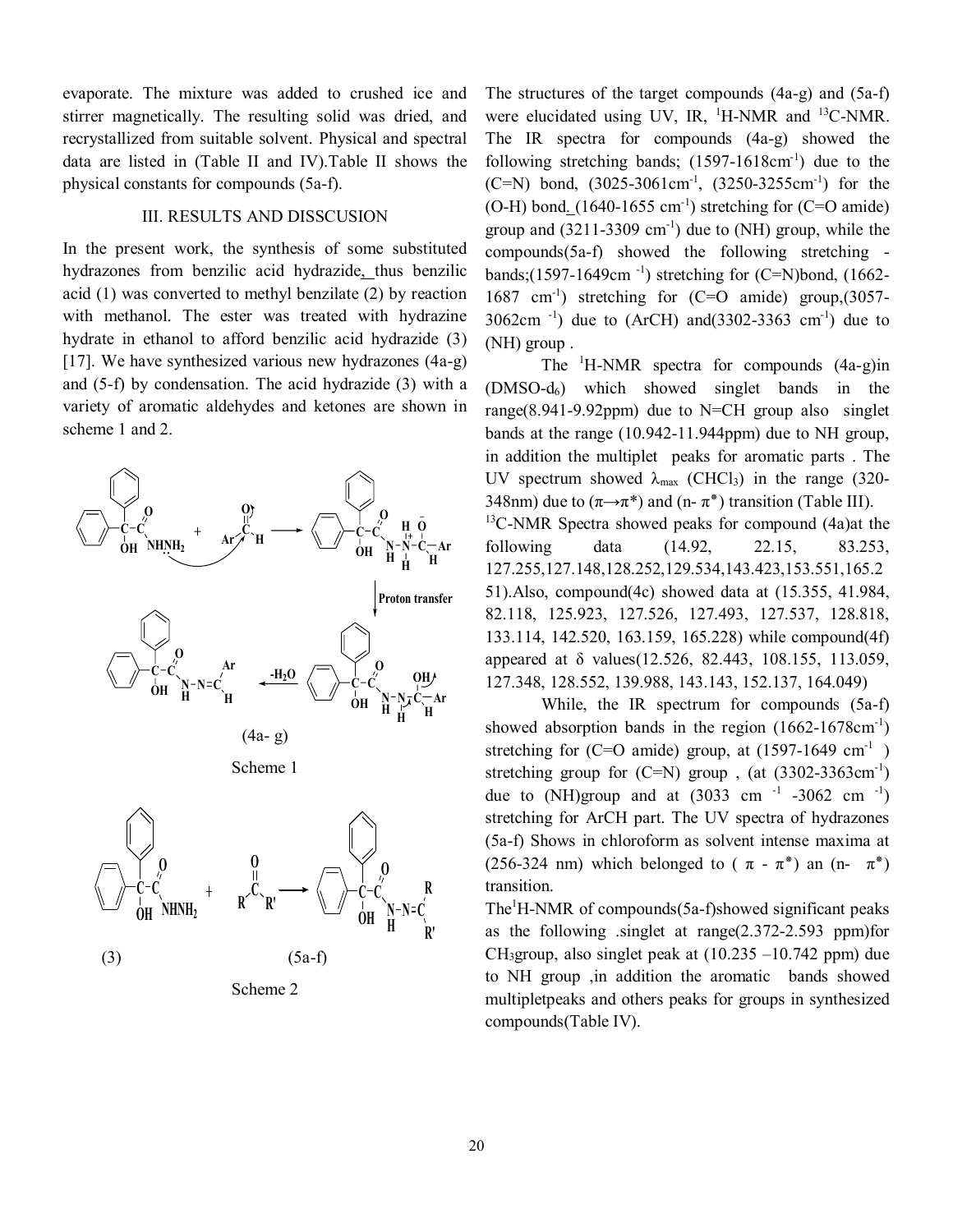$13$ C-NMR Spectra Showed peaks for hydrazone (5a) were found (14.92, 22.15, 83.253, 127.255, 127.148, 128.252, 129.534, 143.423, 153.551, 165.251) ,while compound(5c) showed data 15.355, 41.984, 82.118, 125.923, 127.526, 127.493, 127.537, 128.818, 133.114, 142.520, 163.159, 165.228) and compound(5f) appeared at δ values (12.526, 82.443, 108.155, 113.059, 127.348, 128.552, 139.988, 143.143, 152.137, 164.049)which gave additional support to the results.

#### IV. REFERENCES

- [1] S. D. Bardwaj; Asian J. of chem., 10 (1), 39-42(1998).
- [2] Saied Sh. M.; University of Mosul, ph. D. Thesis(2000).
- [3] Furrow M. E. and Myers A.G.; J. Am. Chem. Soc., 126, 5436, (2004).
- [4] A.P.Rajput and S.S. Rajput; Inter. J. of Pharm Tech Res. 1605-1611 (2009).
- [5] Srivstava Ri, Pandeya S.N.,Singh A.K; Anantham S.; Inter. J.of Chem.Res., 2, 18-19 (2010).
- [6] E. M. Sah., D.J. Drain, M. Seiler, *J. Pharm. Pharmacol.* 4, 844 (1952)
- [7] J. M. Patel, M.P. Dave, N.A. Langalia K.A. Thaker, *J. Indian Chem. Soc.*61, 718 (1984).
- [8] L. Bukowski, M. Janowiec, Z. Zwolska-Kwiek, Z. Andrzejczyk, *Pharmazie*54 651 (1999).
- [9] M.A. Khalil, O.A. El-Sayed, H.A. El-Shamy, *Arch. Pharm.* (Weinheim) 326, 489 (1993).
- [10] 4. N. Ulusoy, G. .Capan, G. O. Tuk, M. Kiraz, *Boll. Chim. Farmac.* 139, 167 (2000).
- [11] S.G. Kucukgu zel, E. E. Oruc,, S. Rollas, F. Sahin, A. .O" zbek, *Eur. J. Med. Chem.*37, 197 (2002).
- [12] B. .Cakir, E. Yildirim, T. Ercanli, K. Erol, M. F. Sahin, *Farmaco*54, 842 (1999) .
- [13] S. N. Pandeya, H. Manjula J.P. Stables, *Pharmazie*56, 121 (2001).
- [14] Ahmet O., Guhan T., Zafer A.K. and Mehlika D. A.; J. serb. Chem. Soc.,77 (2), 144-146 (2012).
- [15] Ali O. Mohammed, J. of university of Anbar for pure sci., Vol.4, No.1, 1-4(2012).
- [16] B. P. Mallikarjuna, B.S.sastry, G.V. Suresh Kumar, Y. Rajeudra Prasad , S. M.Chandir Oshekar and K. sathisha; Eu. J.of Med.Chem.,xxx,1-8 (2009).
- [17] S.J. Mohammed, Ph. D. thesis, University of Mosul, Iraq. (2000).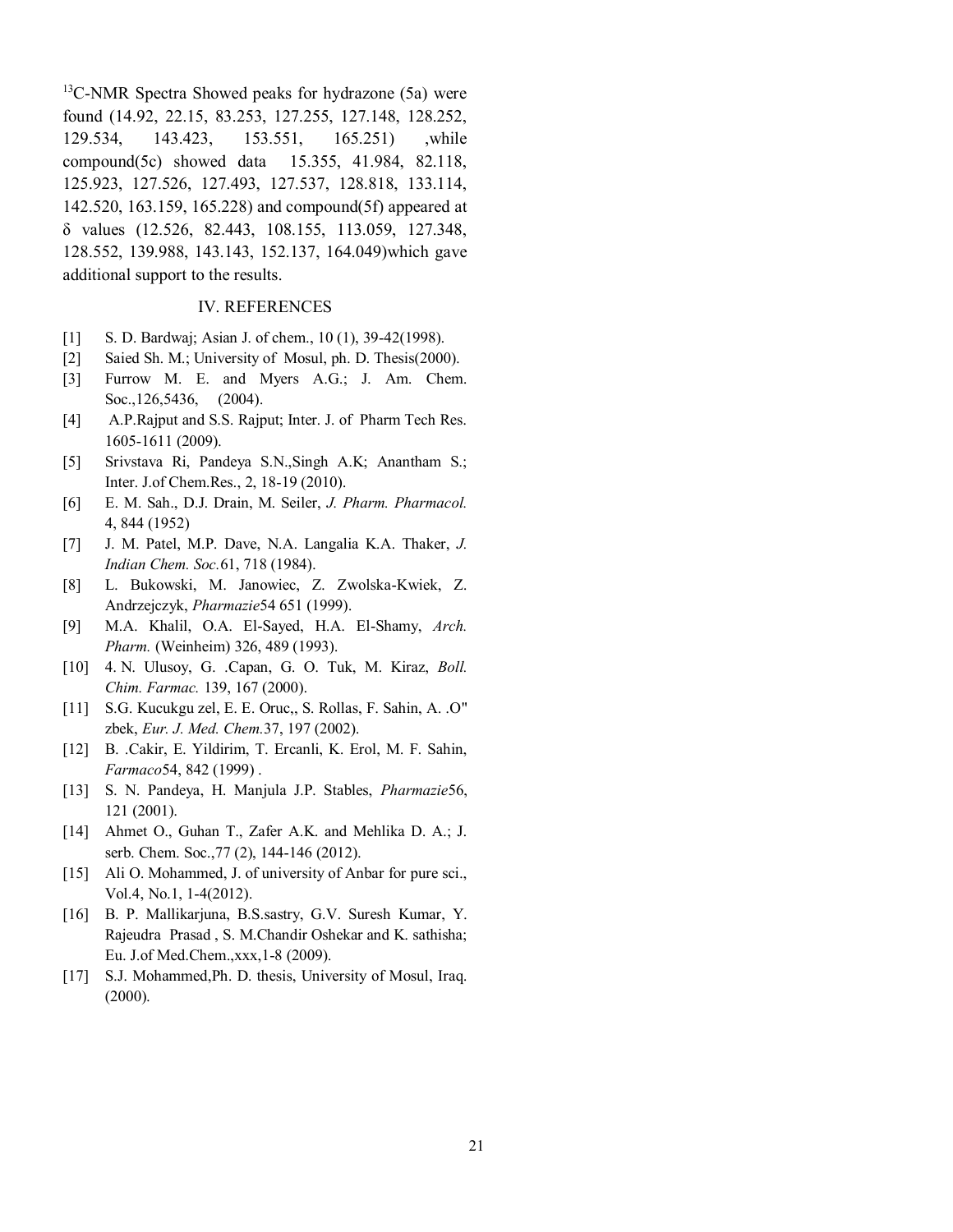| $B$ Comp. No.<br>N | Ar                                     | Molecular<br>formula   | M.P<br>$\rm ^{\circ}C$ | Yield % | Color       | Cryst.<br>solvent           |  |
|--------------------|----------------------------------------|------------------------|------------------------|---------|-------------|-----------------------------|--|
| 4a                 | $3-MeO-4-OH-C6H3$                      | $C_{22}H_{20}N_2O_4$   | 123-125                | 48      | pale yellow | $EtOH+$<br>H <sub>2</sub> O |  |
| B<br>4b            | $4-MeO-C6H4$                           | $C_{22}H_{20}N_2O_3$   | 173-175                | 74      | white       | MeOH                        |  |
| 4c                 | $2-BrC_6H_4$                           | $C_{21}H_{17}N_2O_2Br$ | 153-155                | 67      | yellow      | EtOH                        |  |
| 4d                 | Thiophene-2-yl                         | $C_{19}H_{16}N_2O_2S$  | 168-170                | 70      | brown       | EtOH                        |  |
| 4e<br>d            | Piperonyl                              | $C_{22}H_{18}N_2O_4$   | 194-196                | 50      | light brown | EtOH                        |  |
| ш<br>4f            | $4$ -CHO-C <sub>6</sub> H <sub>4</sub> | $C_{22}H_{18}N_2O_3$   | 317-319                | 73      | white       | MeOH                        |  |
| $4g*$              | $C_6H_4(Bis)$                          | $C_{36}H_{31}N_5O_4$   | 317-318                | 43      | white       | <b>DMSO</b>                 |  |

# TABLE I Physical data for compounds (4a-g)

g (0.002mole, 0.49gm) from hydrazide

| Compd. No.     | R                 | $\mathbf{R}^{\prime}$ | Molecular            | M.P             | Yield % | Color       |
|----------------|-------------------|-----------------------|----------------------|-----------------|---------|-------------|
|                |                   |                       | formula              | $\rm ^{\circ}C$ |         |             |
| 5a             | CH <sub>3</sub>   | CH <sub>3</sub>       | $C_{17}H_{18}N_2O_4$ | 189-190         | 91      | white       |
| 5 <sub>b</sub> | n-butyl           | n-butyl               | $C_{23}H_{30}N_2O_4$ | 124-127         | 63      | white       |
| 5c             | phCH <sub>2</sub> | CH <sub>3</sub>       | $C_{23}H_{22}N_2O_2$ | 155-156         | 56      | pale yellow |
| 5d             | Butane-1-yl       | CH <sub>3</sub>       | $C_{19}H_{19}N_2O_2$ | 86-88           | 54      | dark yellow |
| 5e             | pentyl            | CH <sub>3</sub>       | $C_{20}H_{22}N_2O_2$ | 113-115         | 86      | dark yellow |
| 5f             | Furan-2-yl        | CH <sub>3</sub>       | $C_{20}H_{18}N_2O_3$ | 118-120         | 93      | yellow      |

TABLE II Physical data for compounds (5a-f)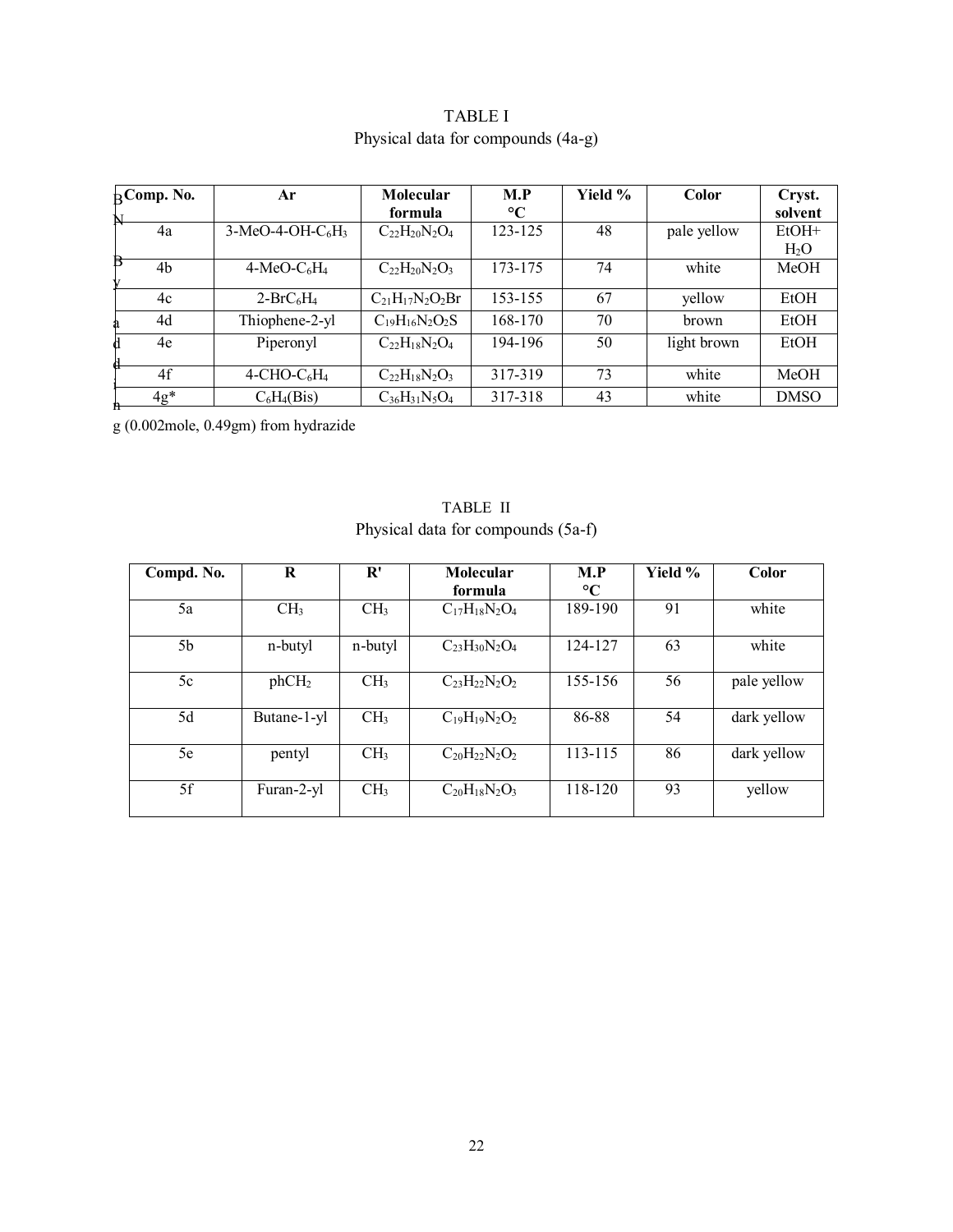## Table III Spectral data for compounds (4a-g)

| Comp.<br><b>No.</b> | I.R. $v$ (cm <sup>-1</sup> , KBr) |       | U.V.(CHCl <sub>3</sub> )<br>$\lambda$ max(nm) | <sup>1</sup> H-NMR $\delta$ (ppm) |     |                                                                                                                                                                                                                                                       |
|---------------------|-----------------------------------|-------|-----------------------------------------------|-----------------------------------|-----|-------------------------------------------------------------------------------------------------------------------------------------------------------------------------------------------------------------------------------------------------------|
|                     | $N-H$                             | $C=N$ | $C=O$                                         | <b>ArCH</b>                       |     | $DMSO-d6$                                                                                                                                                                                                                                             |
| 4a                  | 3215                              | 1610  | 1640                                          | 3054                              | 326 | $\delta$ 3.89 (S, 3H, OCH <sub>3</sub> ), $\delta$ 3.874 (S, 1H, OH), $\delta$ 4.9 (S,<br>1H, phenolic OH), δ 6.95-8.1(m, 2H, ArH), δ 7.279-7.378<br>(m, 6H, ArH), δ 7.42-7.485 (m, 4H, ArH), δ 9.92 (S, 1H,<br>$N=CH$ ), $\delta$ 11.42 (S, 1H, NH). |
| 4b                  | 3230                              | 1604  | 1645                                          | 3030                              | 322 | $\delta$ 3.870 (S, 3H, OCH <sub>3</sub> ), $\delta$ 3.874 (S, 1H, OH), $\delta$ 6.988-<br>8.018(m, 2H, ArH), $\delta$ 7.284-7.375 (m, 6H, ArH), $\delta$<br>7.438-7.458 (m, 4H, ArH), $\delta$ 9.883 (S, 1H, N=CH), $\delta$<br>$11.378$ (S, 1H, NH). |
| 4c                  | 3205                              | 1597  | 1660                                          | 3025                              | 340 | $\delta$ 3.728 (S, 3H, OH), $\delta$ 7.291-7.442 (m, 9H, ArH), $\delta$<br>7.374-7.461 (m, 3H, ArH), $\delta$ 7.674 (d, 1H, ArH), $\delta$ 7.937<br>(d, 1H, ArH), $\delta$ 8.941 (S, 1H, N=CH), $\delta$ 11.923 (S, 1H,<br>NH).                       |
| 4d                  | 3211                              | 1601  | 1649                                          | 3062                              | 340 | $\delta$ 4.657 (S, 1H, OH), $\delta$ 6.558 (d, 1H, H3, Thiophene-2-<br>yl), δ 7.442-7.521 (m, 10H, Ar-H), δ 8.991 (S, 1H,<br>N=CH), 10.742 (S, 1H, NH)                                                                                                |
| 4e                  | 3286                              | 1593  | 1678                                          | 3082                              | 336 | $\delta$ 4.612 (S, 1H, OH), $\delta$ 6.576 (d, 1H, H3, Piperonyl), $\delta$<br>7.433-7.512 (m, 10H, Ar-H), $\delta$ 9.841 (S, 1H,<br>N=CH), 10.754 (S, 1H, NH)                                                                                        |
| 4f                  | 3286                              | 1597  | 1665-<br>1725                                 | 3059                              | 320 | $\delta$ 3.728 (S, 3H, OH), $\delta$ 7.291-7.442 (m, 9H, ArH), $\delta$<br>7.374-7.461 (m, 3H, ArH), $\delta$ 7.674 (d, 1H, ArH), $\delta$ 7.937<br>(d, 1H, ArH), $\delta$ 8.954 (S, 1H, N=CH), $\delta$ 11.923 (S, 1H,<br>NH).                       |
| $*4g$               | 3309                              | 1618  | 1651                                          | 3060                              | 348 | $\delta$ 3.711(S, 3H, OH), $\delta$ 7.296-7.467 (m, 9H, ArH), $\delta$<br>7.381-7.467 (m, 3H, ArH), $\delta$ 7.687 (d, 1H, ArH), $\delta$ 7.945<br>(d, 1H, ArH), $\delta$ 8.954 (S, 1H, N=CH), $\delta$ 11.944 (S, 1H,<br>NH).                        |